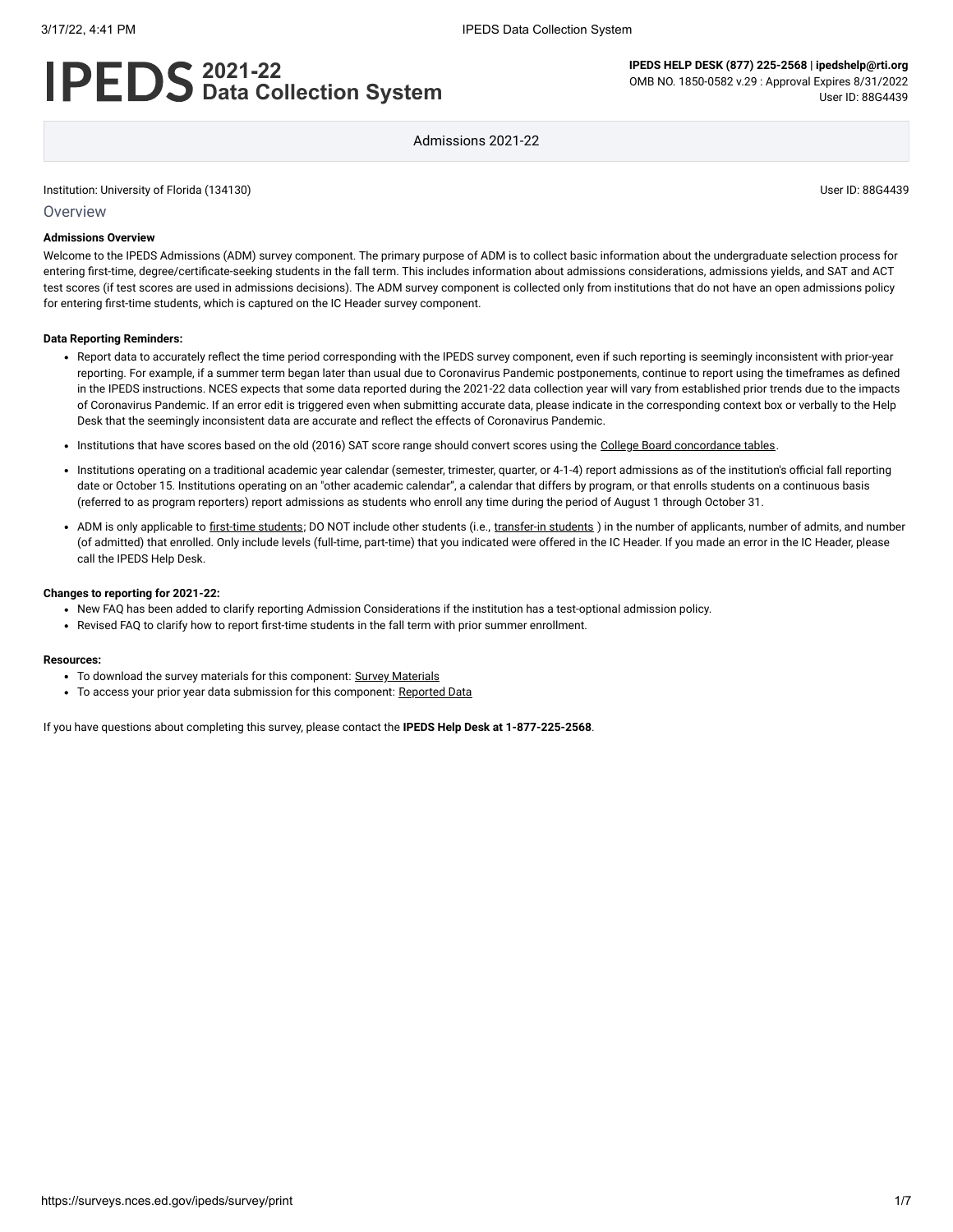## Admissions Considerations

**[1. Please select the option that best describes how your institution used any of the following data in its undergraduate selection process for the fall 2021 first-time](javascript:openglossary(241)) student cohort. (If your institution has changed its admissions considerations for the fall 2022 first-time student cohort, you may indicate such changes in the context box immediately following this section).**

| <b>Admission Considerations</b>                                                                                                                                                                                                                                                                 |                | Considered<br>but not<br>required | Recommended | Neither<br>Required nor<br>Recommended |
|-------------------------------------------------------------------------------------------------------------------------------------------------------------------------------------------------------------------------------------------------------------------------------------------------|----------------|-----------------------------------|-------------|----------------------------------------|
| Secondary school GPA                                                                                                                                                                                                                                                                            | $\circledcirc$ | O                                 | O           | O                                      |
| Secondary school rank                                                                                                                                                                                                                                                                           | $\circ$        | O                                 | O           | $\circledcirc$                         |
| Secondary school record                                                                                                                                                                                                                                                                         | $\bullet$      | O                                 | $\circ$     | O                                      |
| Completion of college-preparatory program                                                                                                                                                                                                                                                       | $\circledcirc$ | O                                 | $\circ$     | O                                      |
| Recommendations                                                                                                                                                                                                                                                                                 | $\circ$        | $\circ$                           | O           | $\circledcirc$                         |
| Formal demonstration of competencies (e.g., portfolios, certificates of mastery, assessment<br>instruments)                                                                                                                                                                                     |                | O                                 | O           | $\circledcirc$                         |
| Admission test scores                                                                                                                                                                                                                                                                           |                |                                   |             |                                        |
| SAT / ACT                                                                                                                                                                                                                                                                                       | $\odot$        | $\circ$                           | O           | O                                      |
| Other Test (ATB, Wonderlic, WISC-III, etc.)<br>Note: If this is the only requirement other than a diploma or equivalent, and few students are<br>not admitted due to this test, your institution is open enrollment. Please contact the Help Desk<br>to correct your response to this question. | $\circ$        | O                                 | Ο           | $\odot$                                |
| <b>TOEFL</b> (Test of English as a Foreign Language)                                                                                                                                                                                                                                            | $\circ$        | O                                 | О           | $\odot$                                |

You may use the box below to provide additional context for the data you have reported above. Context notes will be posted on the College Navigator website. Therefore, you should write all context notes using proper grammar (e.g., complete sentences with punctuation) and common language that can be easily understood by students and parents (e.g., spell out acronyms).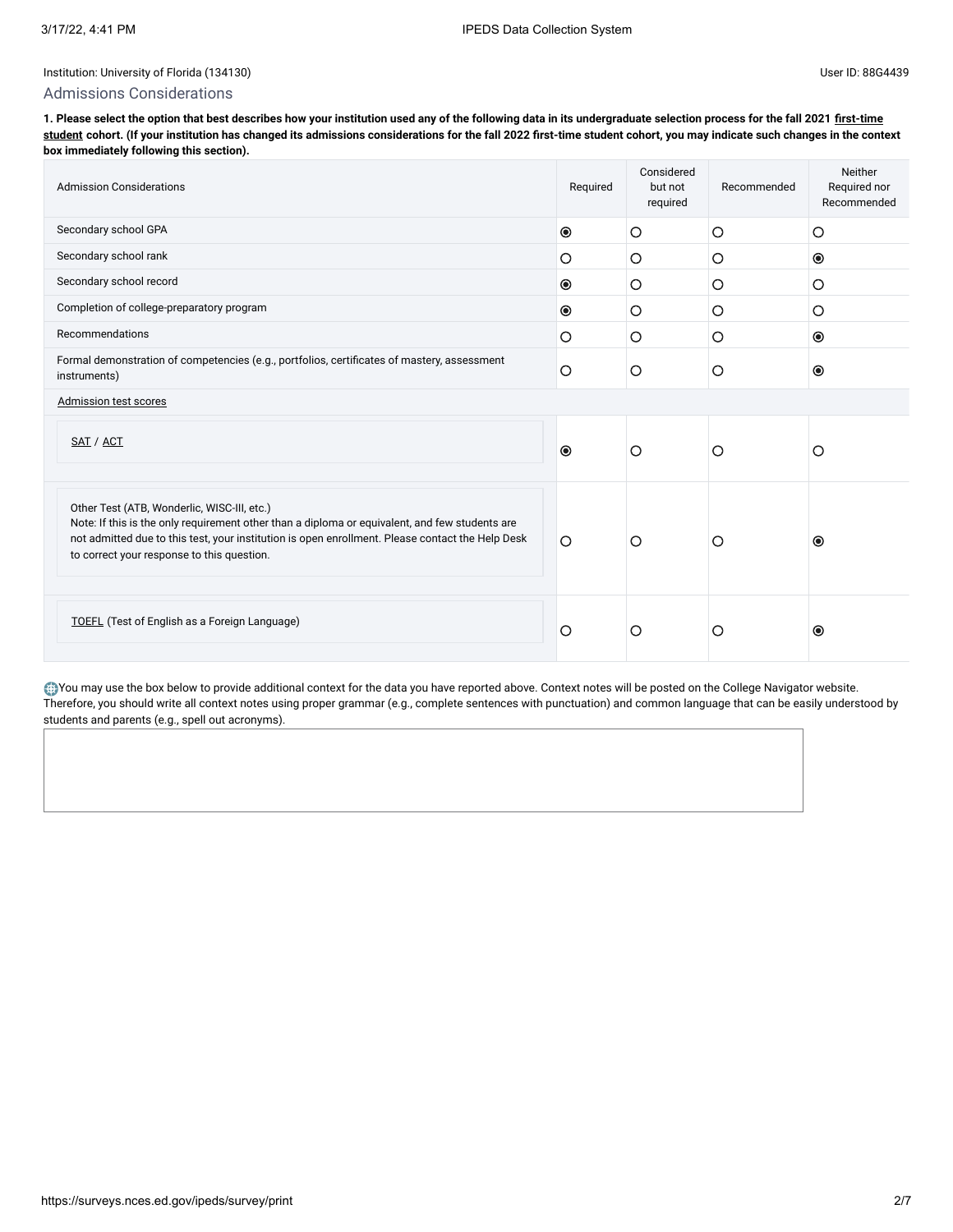## Selection Process - A/A/E

**2. Provide the number of [first-time](javascript:openglossary(241)), [degree/certificate-seeking](javascript:openglossary(171)) undergraduate students who applied, who were admitted, and who enrolled (either full- or part-time) at your institution for Fall 2021. Include [early decision,](javascript:openglossary(705)) [early action](javascript:openglossary(703)), and students who began studies during the summer prior to Fall 2021.**

Remember that this question applies only to first-time, degree/certificate-seeking undergraduates. Do not include any other students in these totals. Report admitted students who enrolled in the summer ONLY IF they remained enrolled into the fall.

Only include levels that you indicated were offered in the IC Header. If you made an error in the IC Header, please remember to fix the error next year.

|                                                        | Men    | Women  | Total  |
|--------------------------------------------------------|--------|--------|--------|
| Number of applicants                                   | 21,723 | 29,484 | 51,207 |
| Number of admissions                                   | 6,362  | 9,069  | 15,431 |
| Number (of admitted) that enrolled full-time           | 2,864  | 3,896  | 6,760  |
| Number (of admitted) that enrolled part-time           |        | 20     | 27     |
| Total enrolled full-time and part-time                 | 2,871  | 3,916  | 6,787  |
| Percent of admissions enrolled full-time and part-time | 45     | 43     | 44     |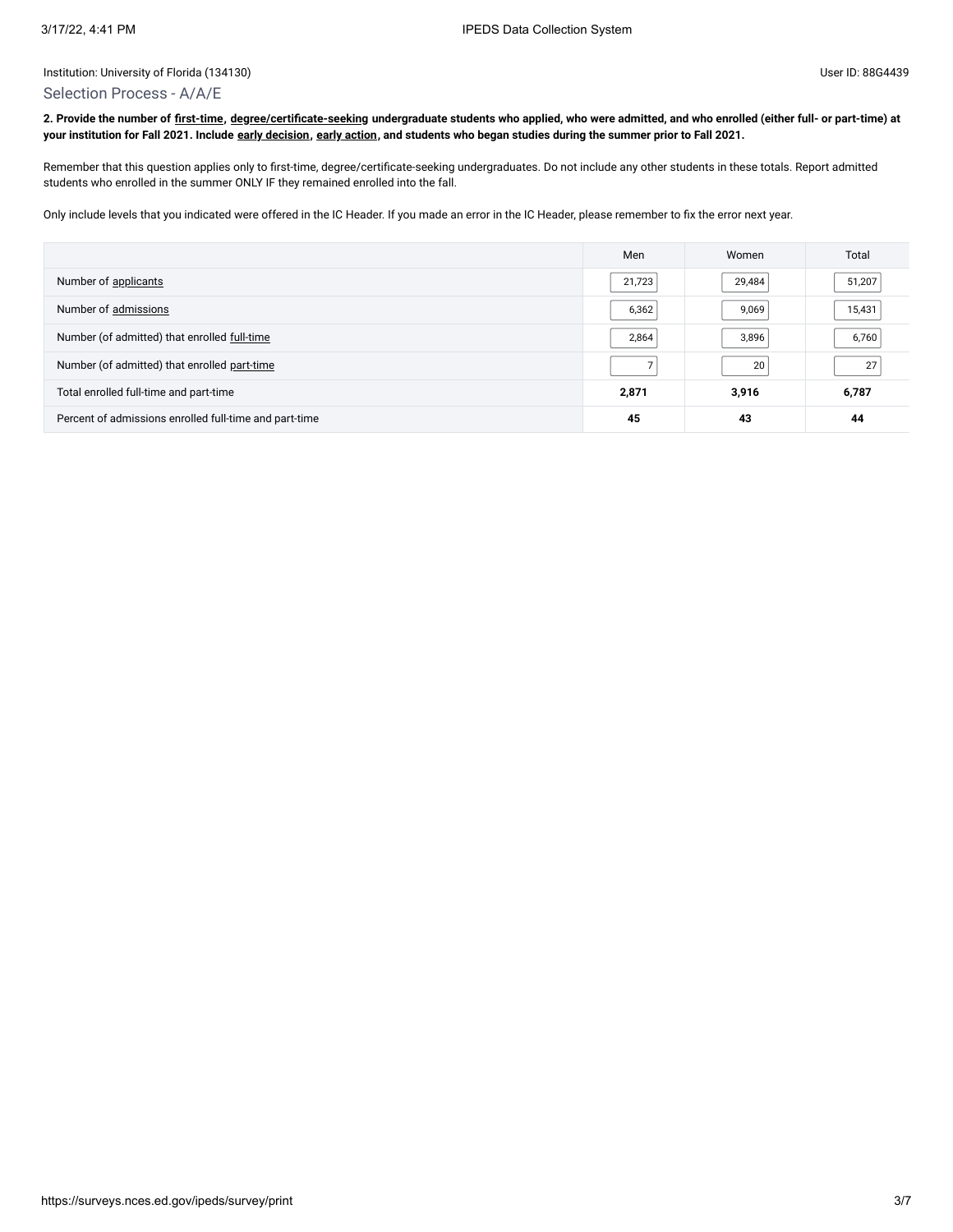## Selection Process - Test Scores

## **3. Provide data for Fall 2021. Include new students admitted the summer prior to Fall 2021.**

| Number of enrolled students that submitted SAT scores  | 5,377 |
|--------------------------------------------------------|-------|
| Percent of enrolled students that submitted SAT scores | 79    |
| Number of enrolled students that submitted ACT scores  | 3,104 |
| Percent of enrolled students that submitted ACT scores | 46    |

|                                        | 25th Percentile | 75th Percentile |
|----------------------------------------|-----------------|-----------------|
| SAT Evidence-Based Reading and Writing | 650             | 720             |
| SAT Math                               | 650             | 750             |
|                                        |                 |                 |
| <b>ACT Composite</b>                   | 29              | 33              |
| <b>ACT English</b>                     | 28              | 35              |
| <b>ACT Math</b>                        | 26              | 31              |

You may use the box below to provide additional context for the data you have reported above. Context notes will be posted on the College Navigator website. Therefore, you should write all context notes using proper grammar (e.g., complete sentences with punctuation) and common language that can be easily understood by students and parents (e.g., spell out acronyms).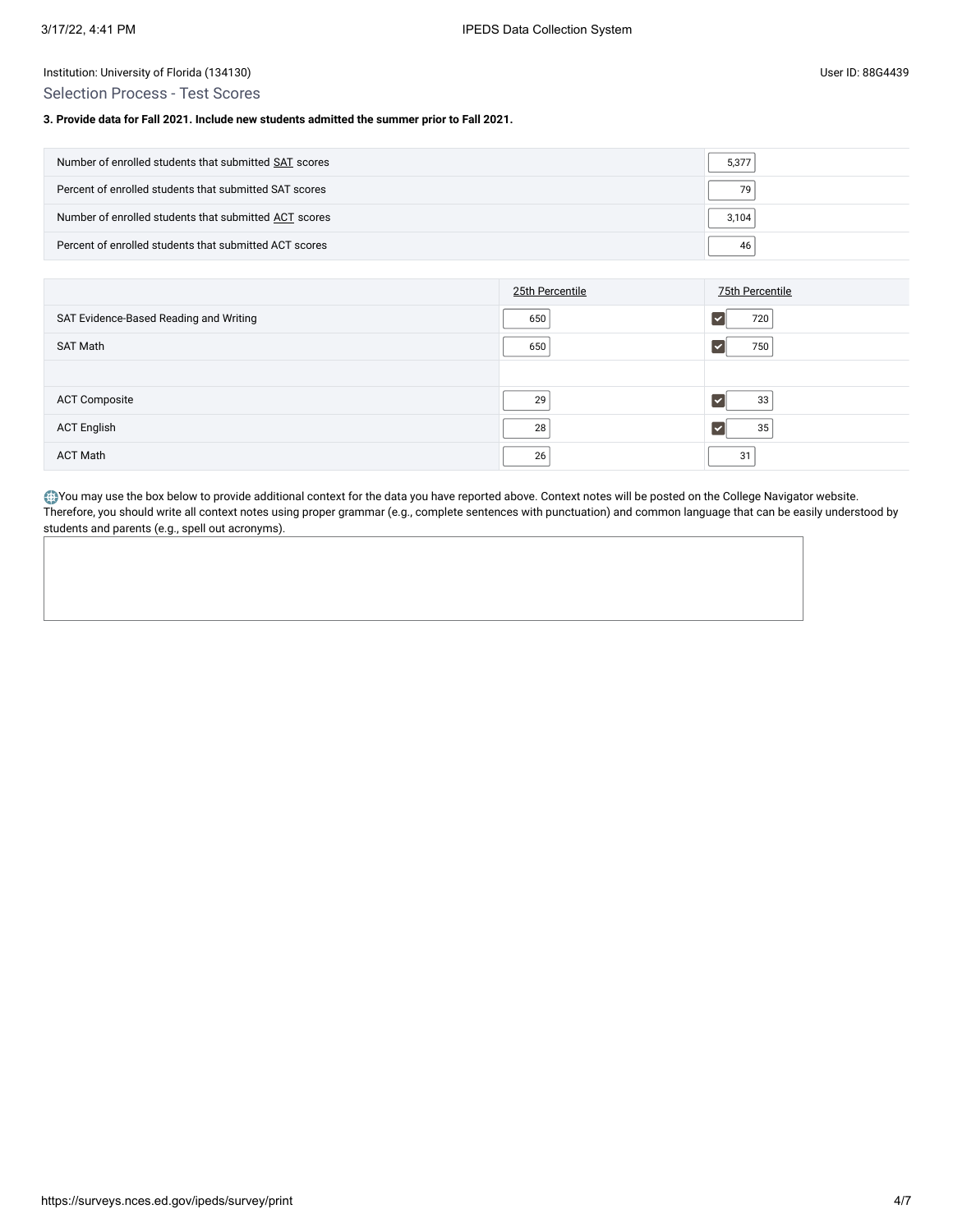## Prepared by

## **Prepared by**

Reporting Reminders:

- The name of the preparer is being collected so that we can follow up with the appropriate person in the event that there are questions concerning the data.
- The Keyholder will be copied on all email correspondence to other preparers.
- The time it took to prepare this component is being collected so that we can continue to improve our estimate of the reporting burden associated with IPEDS.
- Please include in your estimate the time it took for you to review instructions, query and search data sources, complete and review the component, and submit the data through the Data Collection System.
- Thank you for your assistance.

| This survey component was prepared by: |                        |  |                          |           |                   |  |
|----------------------------------------|------------------------|--|--------------------------|-----------|-------------------|--|
|                                        | Keyholder              |  | <b>SFA Contact</b>       |           | <b>HR Contact</b> |  |
|                                        | <b>Finance Contact</b> |  | Academic Library Contact | $\bullet$ | Other             |  |
| Name: ulrich adegbola                  |                        |  |                          |           |                   |  |
| Email:   ulylerich@ufl.edu             |                        |  |                          |           |                   |  |

How many staff from your institution only were involved in the data collection and reporting process of this survey component?

5.00 Number of Staff (including yourself)

How many hours did you and others from your institution only spend on each of the steps below when responding to this survey component? Exclude the hours spent collecting data for state and other reporting purposes.

| Staff member  | <b>Collecting Data Needed</b> | Revising Data to Match<br><b>IPEDS Requirements</b> | <b>Entering Data</b> | Revising and Locking Data |
|---------------|-------------------------------|-----------------------------------------------------|----------------------|---------------------------|
| Your office   | 6.00<br>hours                 | hours<br>2.00                                       | 1.00<br>hours        | hours<br>4.00             |
| Other offices | 6.00<br>hours                 | .00<br>hours                                        | hours                | hours                     |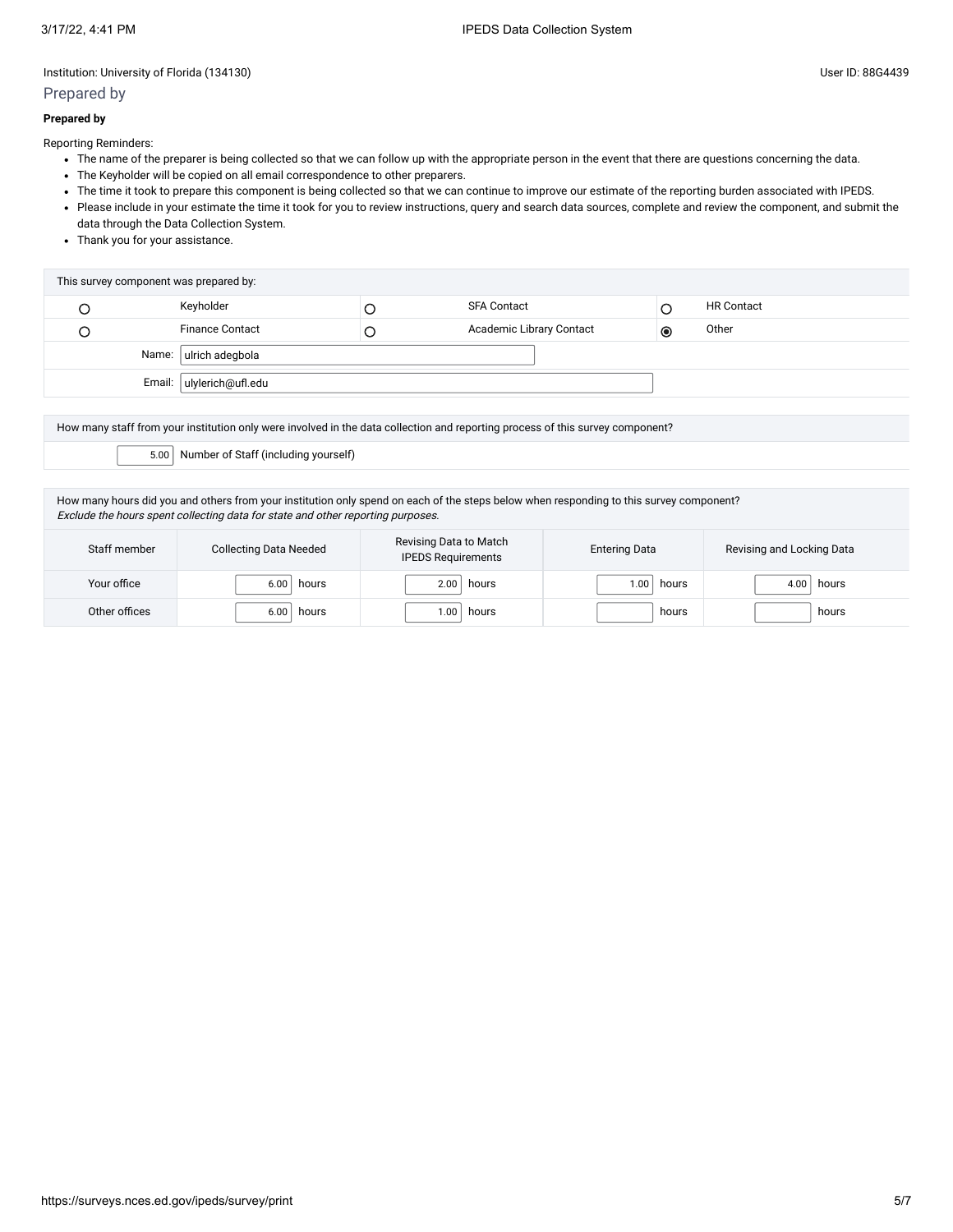## Summary

## **Admissions Component Summary**

IPEDS collects important information regarding your institution. All data reported in IPEDS survey components become available in the IPEDS Data Center and appear as aggregated data in various Department of Education reports. Additionally, some of the reported data appears specifically for your institution through the College Navigator website and is included in your institution's Data Feedback Report (DFR). The purpose of this summary is to provide you an opportunity to view some of the data that, when accepted through the IPEDS quality control process, will appear on the College Navigator website and/or your DFR. College Navigator is updated approximately three months after the data collection period closes and Data Feedback Reports will be available through the Data [Center](https://nces.ed.gov/ipeds/use-the-data) and sent to your institution's CEO in November 2021.

Please review your data for accuracy. If you have questions about the data displayed below after reviewing the data reported on the survey screens, please contact the IPEDS Help Desk at: 1-877-225-2568 or [ipedshelp@rti.org.](mailto:ipedshelp@rti.org)

| <b>ADMISSIONS INFORMATION</b>    |                               |                                                 |                                                                                     |             |        |  |  |
|----------------------------------|-------------------------------|-------------------------------------------------|-------------------------------------------------------------------------------------|-------------|--------|--|--|
|                                  | Undergraduate Admissions      | Total                                           |                                                                                     | Male        | Female |  |  |
|                                  | Number of applicants          | 51,207                                          | 21,723                                                                              |             | 29.484 |  |  |
|                                  | Percent admitted              | 30%                                             |                                                                                     | 31%         |        |  |  |
|                                  | Percent admitted who enrolled | 44%                                             |                                                                                     | 43%         |        |  |  |
| <b>Admissions Considerations</b> |                               | Required                                        |                                                                                     | Recommended |        |  |  |
|                                  |                               | Secondary school GPA<br>Secondary school record | N/A<br>Completion of college-preparatory program<br>Admission test scores (SAT/ACT) |             |        |  |  |

| <b>Test Scores</b> |                                        | # Submitting Scores         | % Submitting Scores         |  |
|--------------------|----------------------------------------|-----------------------------|-----------------------------|--|
|                    | <b>SAT</b>                             | 5,377                       | 79%                         |  |
|                    | <b>ACT</b>                             | 3,104                       | 46%                         |  |
|                    |                                        | 25 <sup>th</sup> Percentile | 75 <sup>th</sup> Percentile |  |
|                    | SAT Evidence-Based Reading and Writing | 650                         | 720                         |  |
|                    | <b>SAT Math</b>                        | 650                         | 750                         |  |
|                    |                                        |                             |                             |  |
|                    | <b>ACT Composite</b>                   | 29                          | 33                          |  |
|                    | <b>ACT English</b>                     | 28                          | 35                          |  |
|                    | <b>ACT Math</b>                        | 26                          | 31                          |  |
|                    |                                        |                             |                             |  |